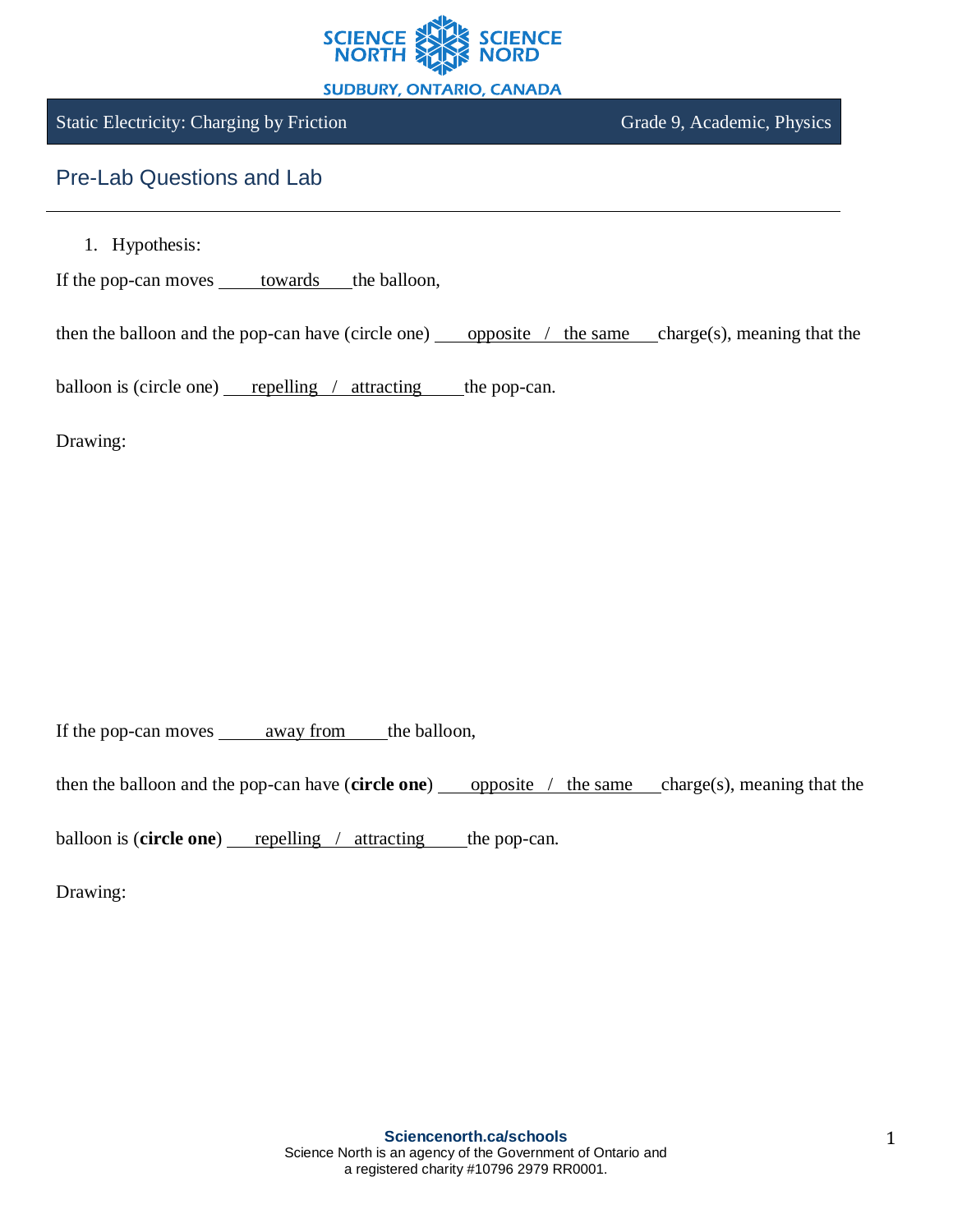

**SUDBURY, ONTARIO, CANADA** 

- 2. What kind of charging process are we using?
- 3. Why are we rubbing the fur on the balloon for 3 different amounts of time?

4. What amount of charging (5, 10, or 15 seconds) on the balloon will make the pop can have the highest 

- 5. How can we calculate speed?
- 6. Why must we dissipate the charge on the balloon before beginning another trial?